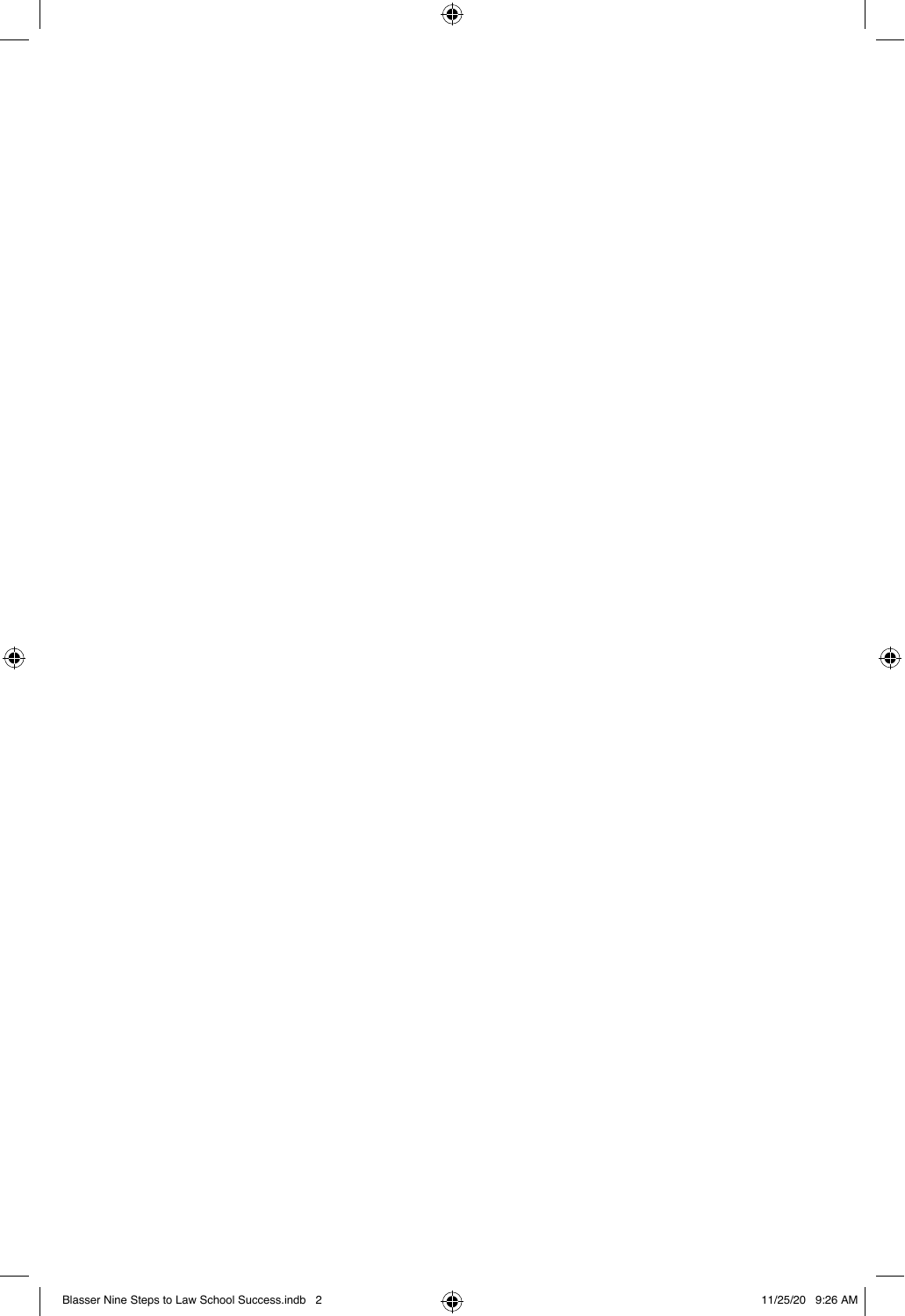# Nine Steps to Law School Success

A Scientifically Proven Study Process for Success in Law School

Lisa M. Blasser



Carolina Academic Press durham, north carolina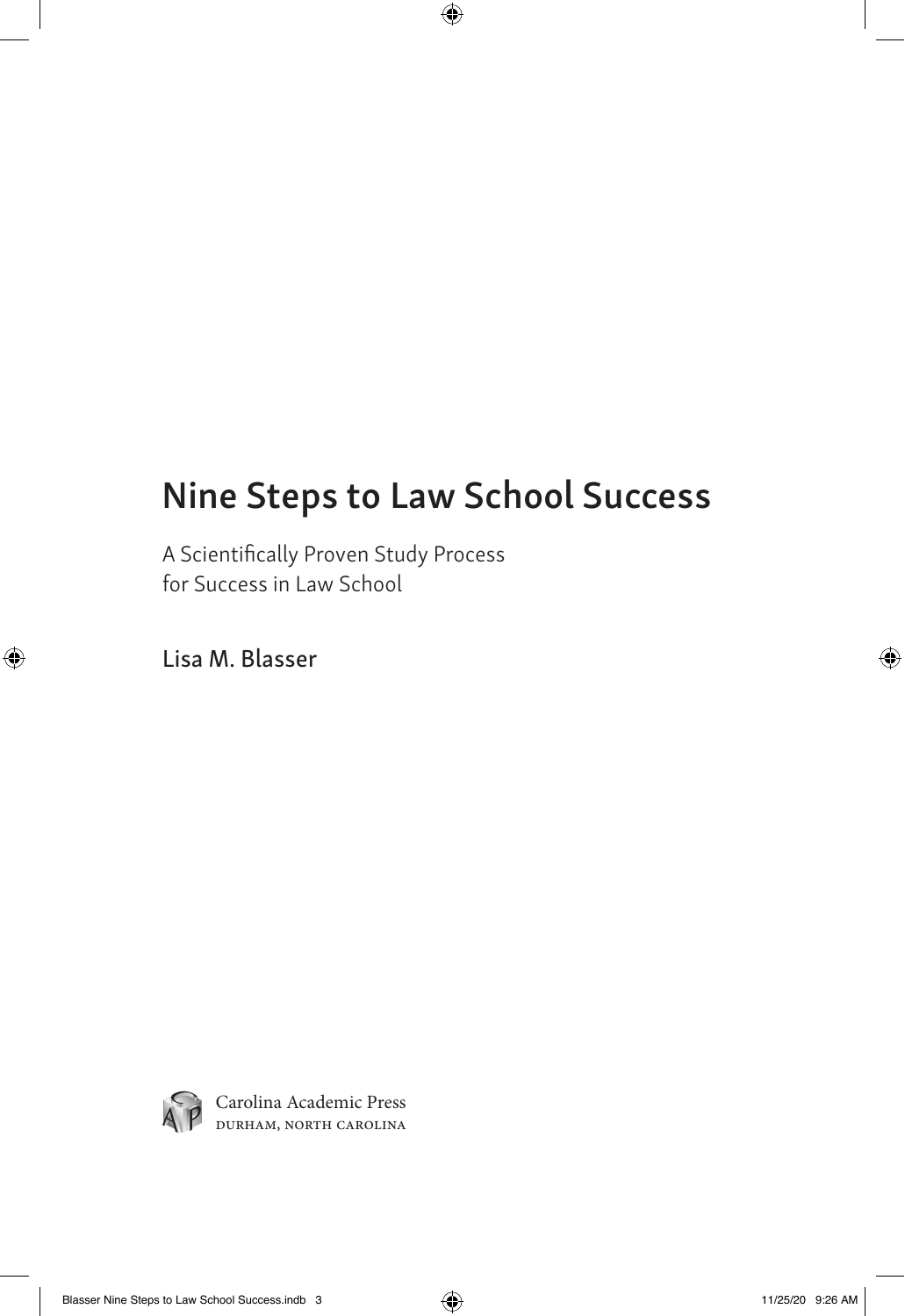Copyright © 2021 Lisa M. Blasser All Rights Reserved

Library of Congress Cataloging-in-Publication Data

Names: Blasser, Lisa M., author. Title: Nine steps to law school success : a scientifically proven study process for success in law school / by Lisa M. Blasser. Description: Durham, North Carolina : Carolina Academic Press, LLC, [2020] Identifiers: LCCN 2020041678 (print) | LCCN 2020041679 (ebook) | ISBN 9781531000370 (paperback) | ISBN 9781531000387 (ebook) Subjects: LCSH: Law--Study and teaching--United States. | Law schools--United States. Classification: LCC KF272 .B53 2020 (print) | LCC KF272 (ebook) | DDC 340.071/173--dc23 LC record available at https://lccn.loc.gov/2020041678 LC ebook record available at https://lccn.loc.gov/2020041679

Carolina Academic Press 700 Kent Street Durham, North Carolina 27701 Telephone (919) 489-7486 Fax (919) 493-5668 www.cap-press.com

Printed in the United States of America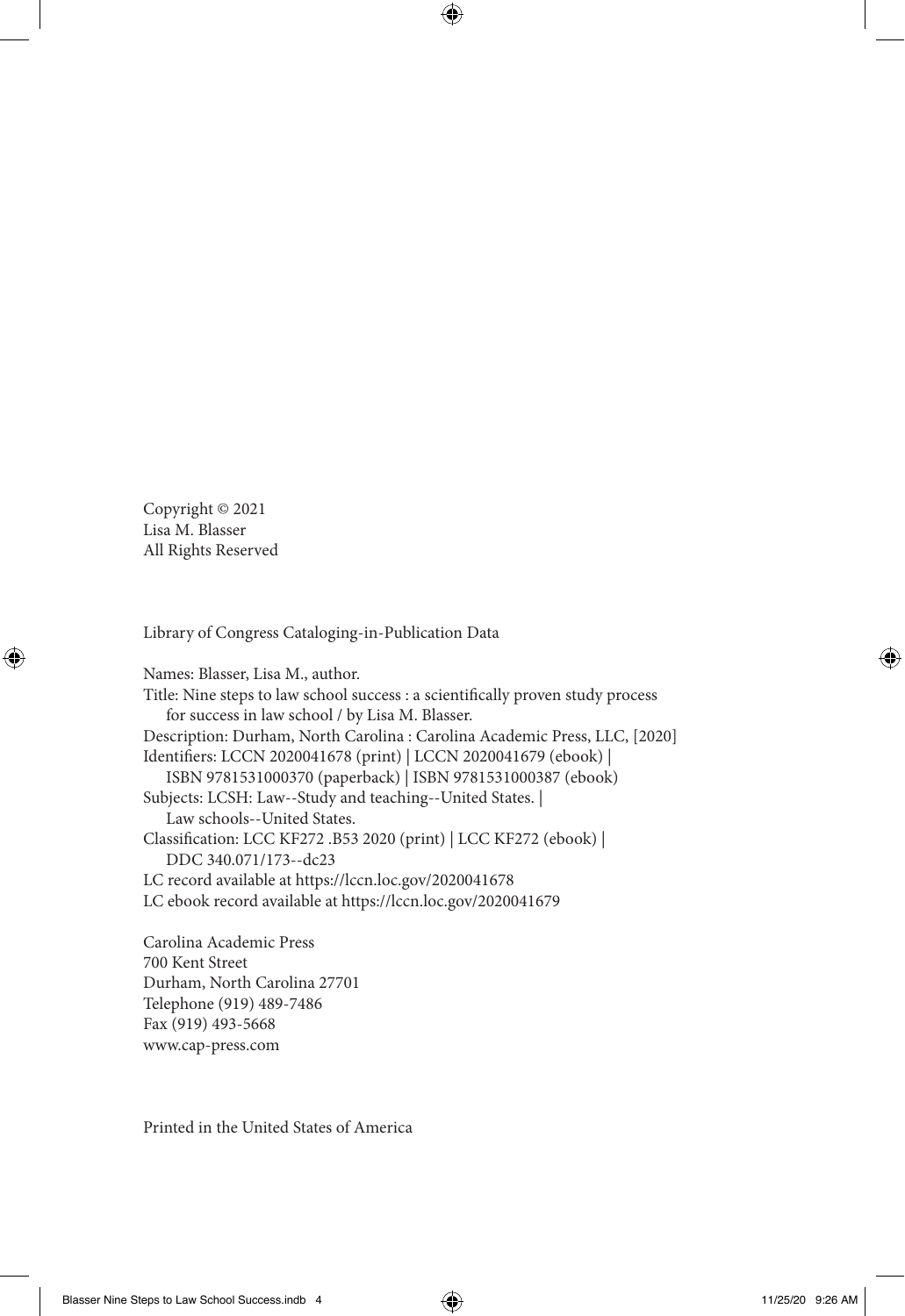I dedicate this book to my very best friend — my husband, my rock — Billy, and our two perfect miracles. You three (and Clyde and Elvis, of course) are the proof positive that everything in life is possible, *and more*. I choose you three, every time, without fail, over and over.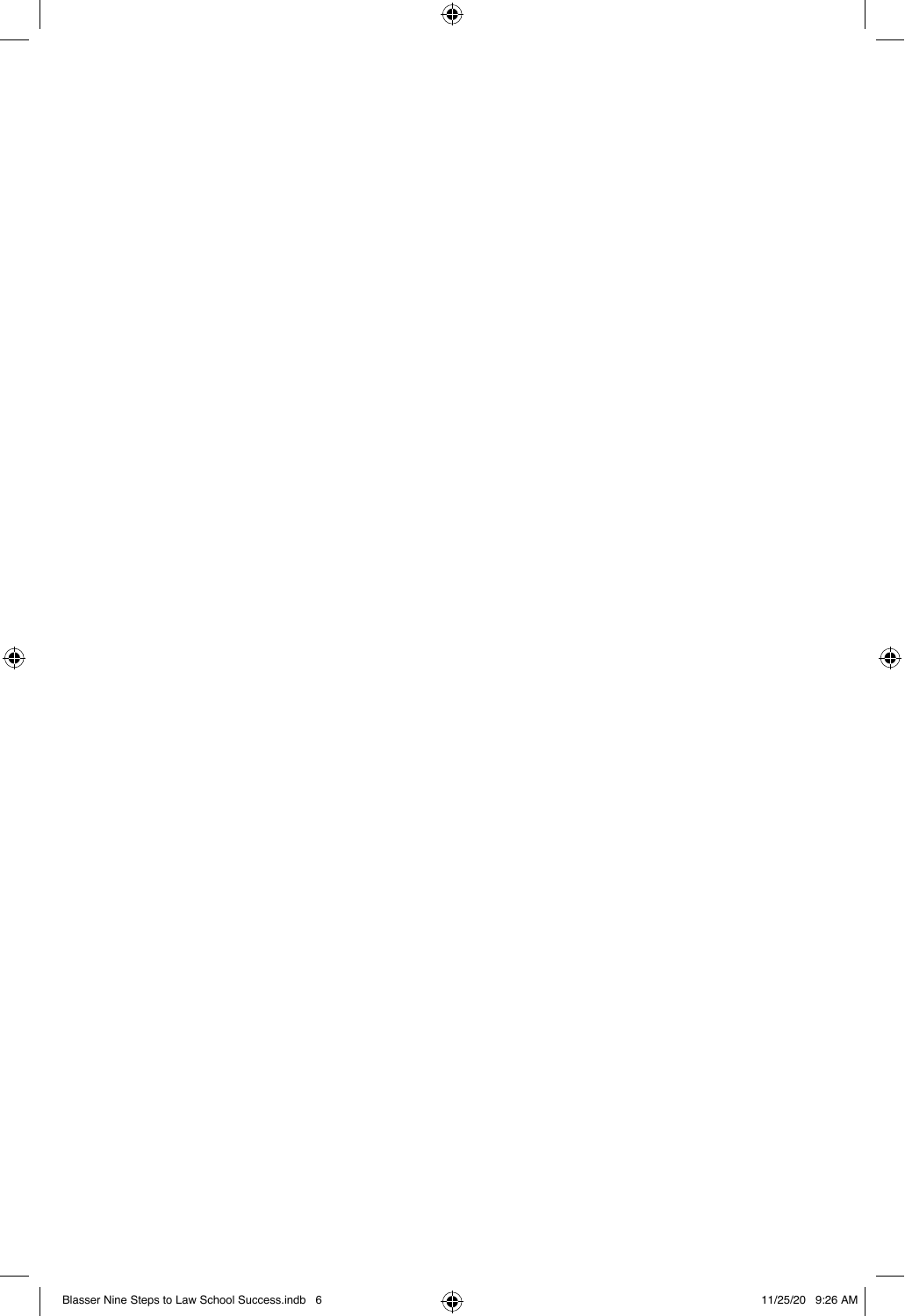# Contents

| Acknowledgments                                                 | XV   |
|-----------------------------------------------------------------|------|
| Introduction                                                    | xvii |
| Chapter One $\cdot$ The Science behind Nine Steps               | 3    |
| Why Is a Scientific Study Necessary?                            | 3    |
| Incoming Law Students Need a Proven Study Process               | 3    |
| Current Law Students Need a Proven Study Process                | 3    |
| Personal Reason for Conducting the Scientific Study             | 5    |
| What Can You Expect from Nine Steps?                            | 6    |
| A. The Qualitative Phenomenological Study on What Students      |      |
| Do to Succeed in Law School                                     | 6    |
| Table 1: Visual of Qualitative Phenomenological Research Scheme | 7    |
| i. Qualitative versus Quantitative Approaches                   | 8    |
| ii. Qualitative Research Methods                                | 8    |
| iii. The Qualitative Phenomenological Exploration               |      |
| of a Law Student's Successful Study Process                     | 9    |
| 1. Selection of Research Participants                           | 9    |
| Table 2: Background of Study Participants                       | 12   |
| 2. Collecting the Study Data                                    | 13   |
| 3. Interpreting the Study Data                                  | 14   |
| a. Uncovering the Phenomenon                                    | 15   |
| Table 3: Holistic Law School Study Process                      | 16   |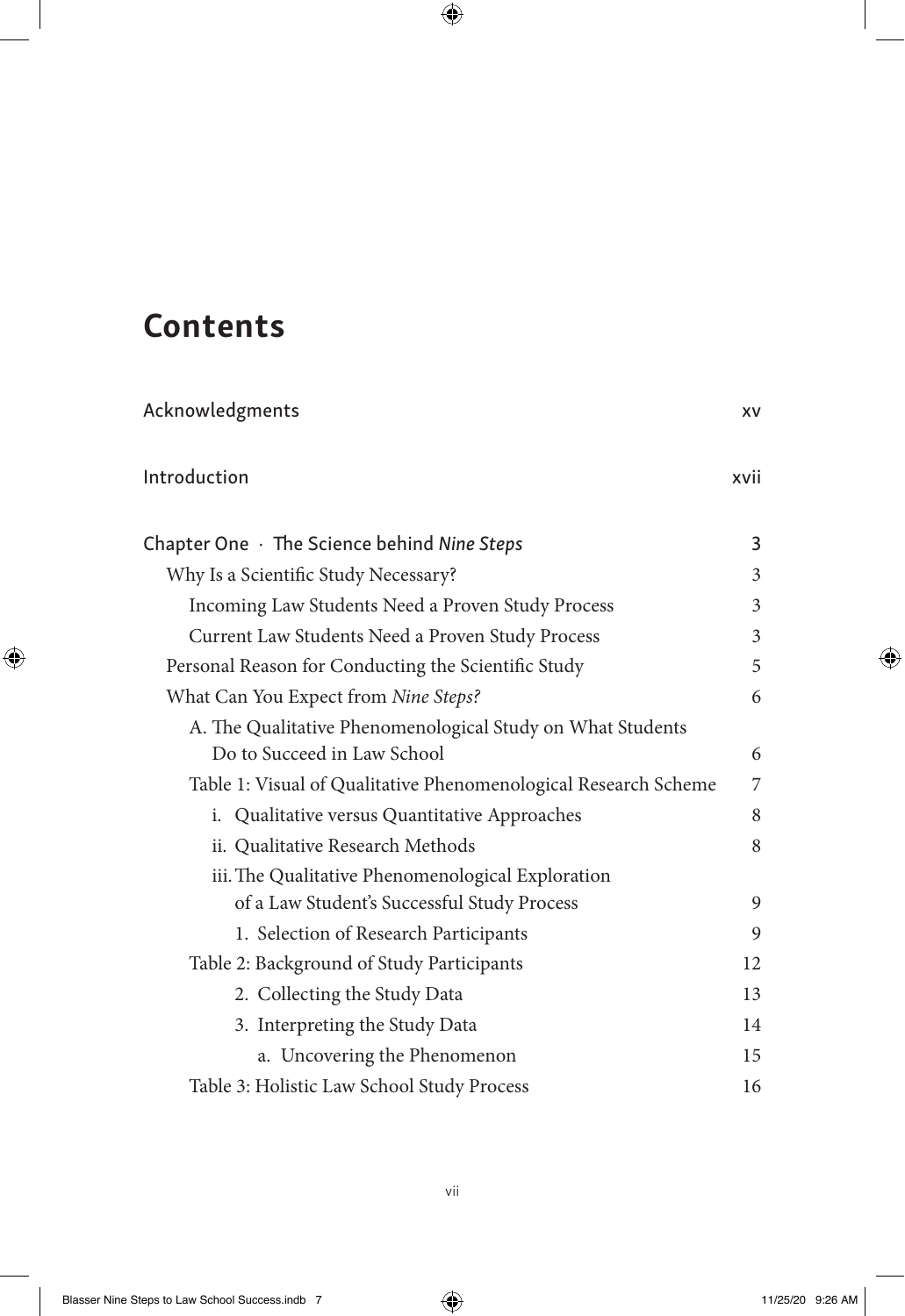|  |     | b. Deciphering the Units of Meaning by Removing<br>Redundant Units                                                                                                                        | 20 |
|--|-----|-------------------------------------------------------------------------------------------------------------------------------------------------------------------------------------------|----|
|  |     | Table 4: Deciphering the Units of Meaning by Removing<br>Redundant Units                                                                                                                  | 22 |
|  |     |                                                                                                                                                                                           |    |
|  |     | c. Clustering the Remaining Units to Find the<br>Central Theme                                                                                                                            | 27 |
|  |     | d. Conducting Validity Checks with Study Participants                                                                                                                                     | 29 |
|  |     | e. Summarizing the Unique Lived Experiences into a<br>Central Theme                                                                                                                       | 29 |
|  | i.  | Successful Law Students Are Motivated by an<br>Internal Reward System That Fuels Them to                                                                                                  |    |
|  |     | Continue Studying                                                                                                                                                                         | 29 |
|  | ii. | Successful Law Students Take Intentional Steps<br>When Studying                                                                                                                           | 30 |
|  |     | iii. Successful Law Students Can Articulate the                                                                                                                                           |    |
|  |     | Various Steps They Take and Explain Why They                                                                                                                                              |    |
|  |     | Do Them                                                                                                                                                                                   | 30 |
|  | iv. | Successful Law Students View Studying as a                                                                                                                                                |    |
|  |     | Personal (Sometimes Fun) Challenge                                                                                                                                                        | 30 |
|  | V.  | Successful Law Students Put in the Time to Study<br>but Spend Less Time Studying than Other<br>Students (Not Because They Are Smarter but<br>Because They Do the Steps So Often That They |    |
|  |     | Master Steps and Can Thus Accomplish                                                                                                                                                      |    |
|  |     | Them Quicker)                                                                                                                                                                             | 31 |
|  | vi. | Successful Law Students Realize That the Study<br>Process Is Applicable to and Should Be Done                                                                                             |    |
|  |     | for Every Subject                                                                                                                                                                         | 31 |
|  |     | vii. Successful Law Students Have Lower Stress Levels,<br>Which Allows More Brain Power to Be Spent on                                                                                    |    |
|  |     | <b>Understanding Course Material</b>                                                                                                                                                      | 32 |
|  |     | viii. The Motivation to Study in Law School Comes                                                                                                                                         |    |
|  |     | from Fellow Students, Not Professors or Other                                                                                                                                             |    |
|  |     | Influencers                                                                                                                                                                               | 33 |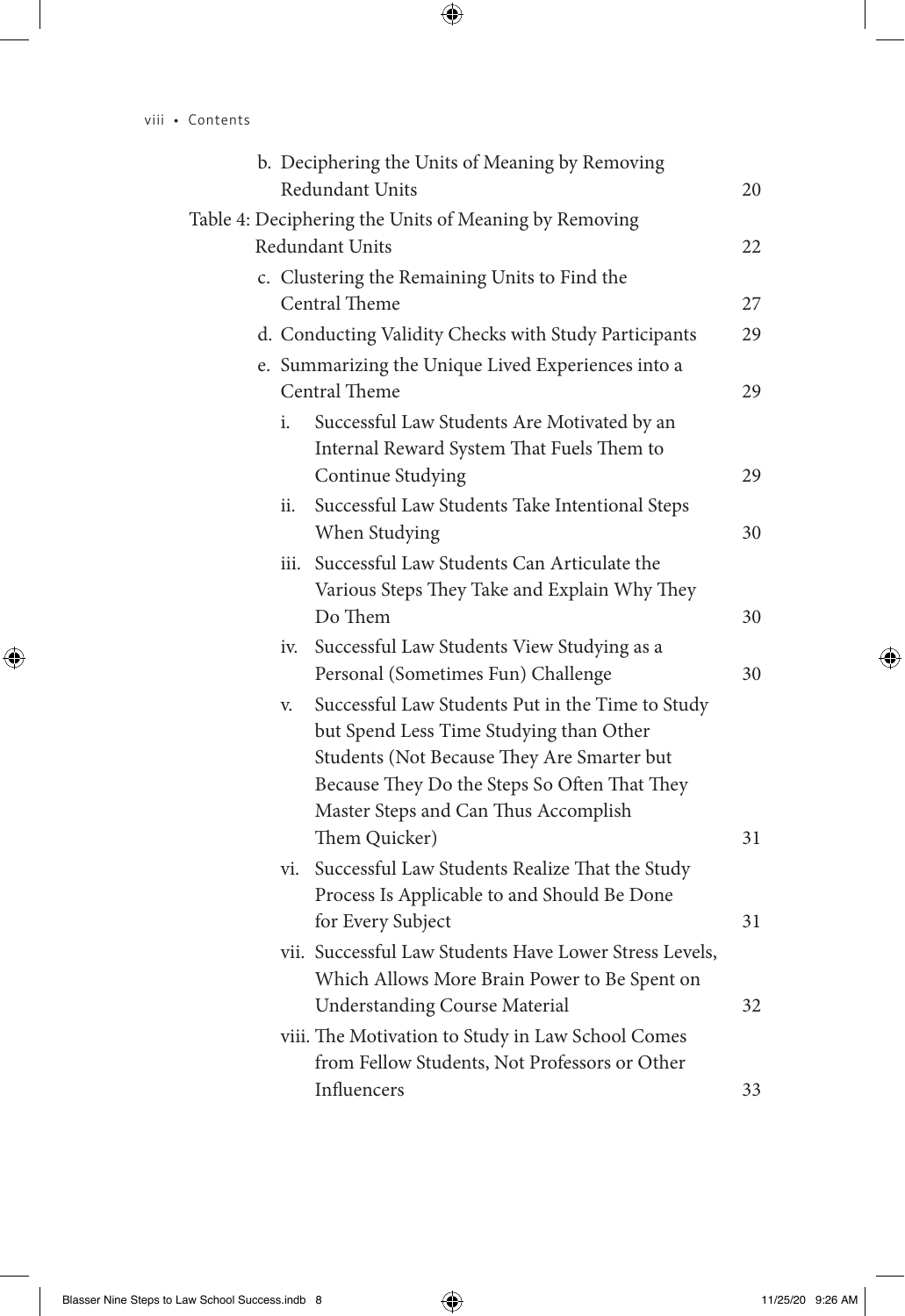|                     | ix. Qualitative Research Is for Anyone Who Wants                                                          |    |
|---------------------|-----------------------------------------------------------------------------------------------------------|----|
|                     | to Uncover a Phenomenon                                                                                   | 35 |
|                     | Successful Law Students Incorporate Their Study<br>X.                                                     |    |
|                     | Process into a Weekly Schedule                                                                            | 36 |
| Conclusion          |                                                                                                           | 36 |
|                     |                                                                                                           |    |
|                     | Chapter Two $\cdot$ The Nine-Step Study Process for Success in                                            |    |
| Law School          |                                                                                                           | 37 |
|                     | The Nine-Step Law School Study Process Was Created by Your                                                |    |
|                     | Law Student Peers, Not Your Professors                                                                    | 38 |
|                     | Eight Short Tips on How to Employ the Nine-Step Successful                                                |    |
|                     | Law School Study Process                                                                                  | 38 |
| <b>STEP1</b>        |                                                                                                           |    |
|                     | Before the Semester Starts: Gain a Big-Picture Understanding                                              |    |
| of the Subject      |                                                                                                           | 40 |
|                     | 1. Successful Law Students Do This Skill                                                                  | 40 |
|                     | 2. Successful Law Students' Explanation of How This Skill                                                 |    |
|                     | Leads to an Understanding of Course Material                                                              | 40 |
|                     | 3. Successful Law Students' Explanation of How This Skill                                                 |    |
|                     | Equates to Success in the Course                                                                          | 40 |
| 4. Lisa's Quick Tip |                                                                                                           | 41 |
|                     |                                                                                                           |    |
| STEP <sub>2</sub>   |                                                                                                           |    |
| in the Course       | Before Class: Create a Skeleton Outline for Each Main Topic                                               | 41 |
|                     |                                                                                                           |    |
|                     | 1. Successful Law Students Do This Skill                                                                  | 41 |
|                     | 2. Successful Law Students' Explanation of How This Skill<br>Leads to an Understanding of Course Material | 42 |
|                     |                                                                                                           |    |
|                     | 3. Successful Law Students' Explanation of How This Skill<br>Equates to Success in the Course             | 42 |
| 4. Example          |                                                                                                           | 42 |
|                     |                                                                                                           | 43 |
|                     | Table 5: Excerpt from a Sample Syllabus Assignment Chart                                                  |    |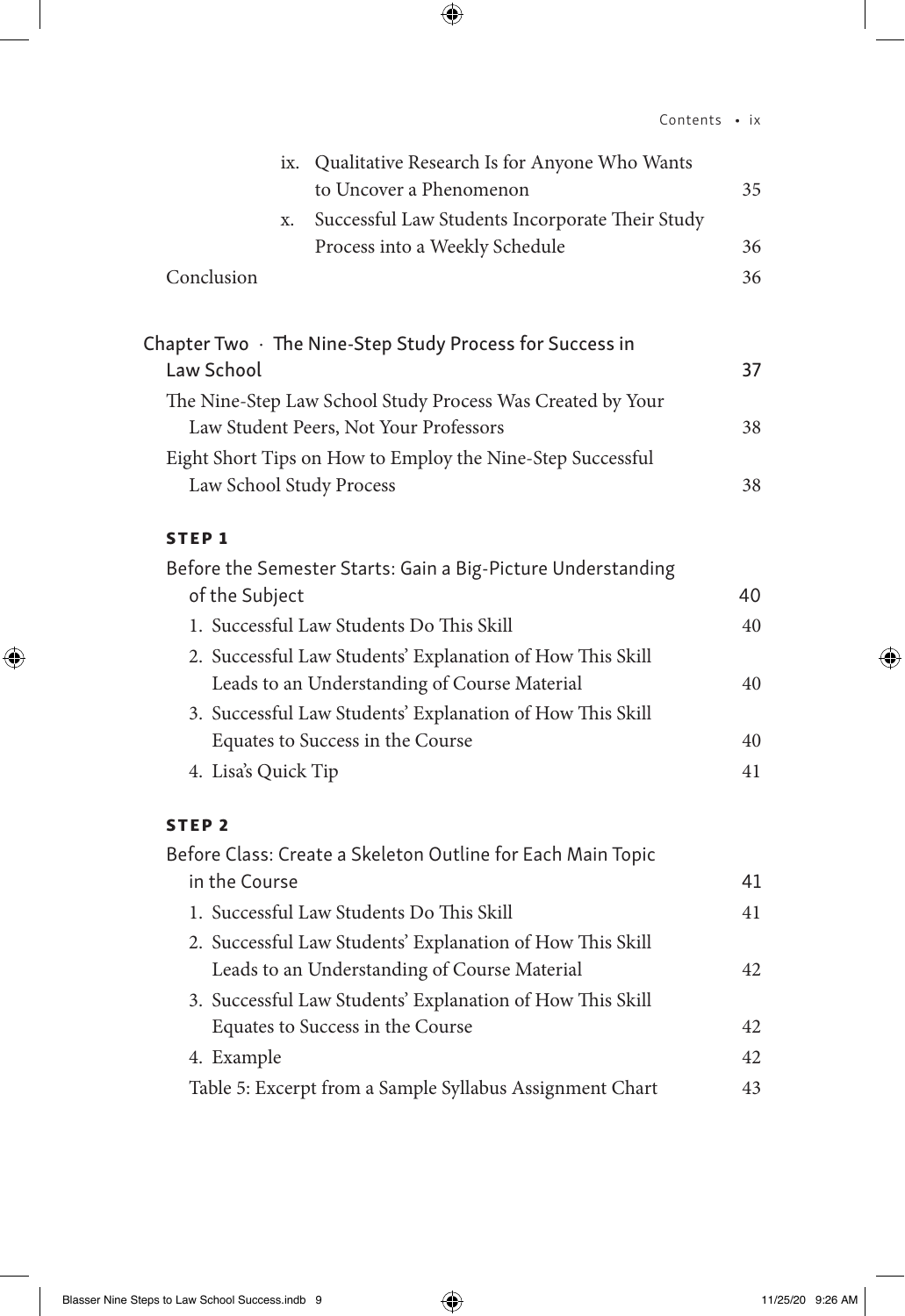#### x • Contents

| Table 6: Sample List of Topics from Syllabus                     | 44 |
|------------------------------------------------------------------|----|
| Table 7: Sample Table of Contents Covering First Topic in Torts  | 45 |
| Table 8: Sample Skeletal Outline Covering First Topic in Torts   | 46 |
| Table 9: Sample Table of Contents Covering Second Topic in Torts | 47 |
| Table 10: Sample Skeletal Outline Covering Second Topic in Torts | 48 |
| 5. Lisa's Quick Tip                                              | 49 |

#### STEP 3

| Before Class: Actively Read Every Case That You Are Assigned | 49 |
|--------------------------------------------------------------|----|
| 1. Successful Law Students Do This Skill                     | 49 |
| 2. Successful Law Students' Explanation of How This Skill    |    |
| Leads to an Understanding of Course Material                 | 50 |
| 3. Successful Law Students' Explanation of How This Skill    |    |
| Equates to Success in the Course                             | 50 |
| 4. Lisa's Quick Tip                                          | 50 |

## STEP 4

| Before Class: Brief Every Case You Are Assigned and Place It |    |
|--------------------------------------------------------------|----|
| in Your Topic Outline                                        | 51 |
| 1. Successful Law Students Do This Skill                     | 51 |
| 2. Successful Law Students' Explanation of How This Skill    |    |
| Leads to an Understanding of Course Material                 | 51 |
| 3. Successful Law Students' Explanation of How This Skill    |    |
| Equates to Success in the Course                             | 52 |
| 4. Lisa's Quick Tip                                          | 52 |
|                                                              |    |

### STEP 5

| Before Class: Print the Relevant Portion of Your Outline and |    |
|--------------------------------------------------------------|----|
| Bring It to Class                                            | 53 |
| 1. Successful Law Students Do This Skill                     | 53 |
| 2. Successful Law Students' Explanation of How This Skill    |    |
| Leads to an Understanding of Course Material                 | 53 |
| 3. Successful Law Students' Explanation of How This Skill    |    |
| Equates to Success in the Course                             | 53 |
|                                                              |    |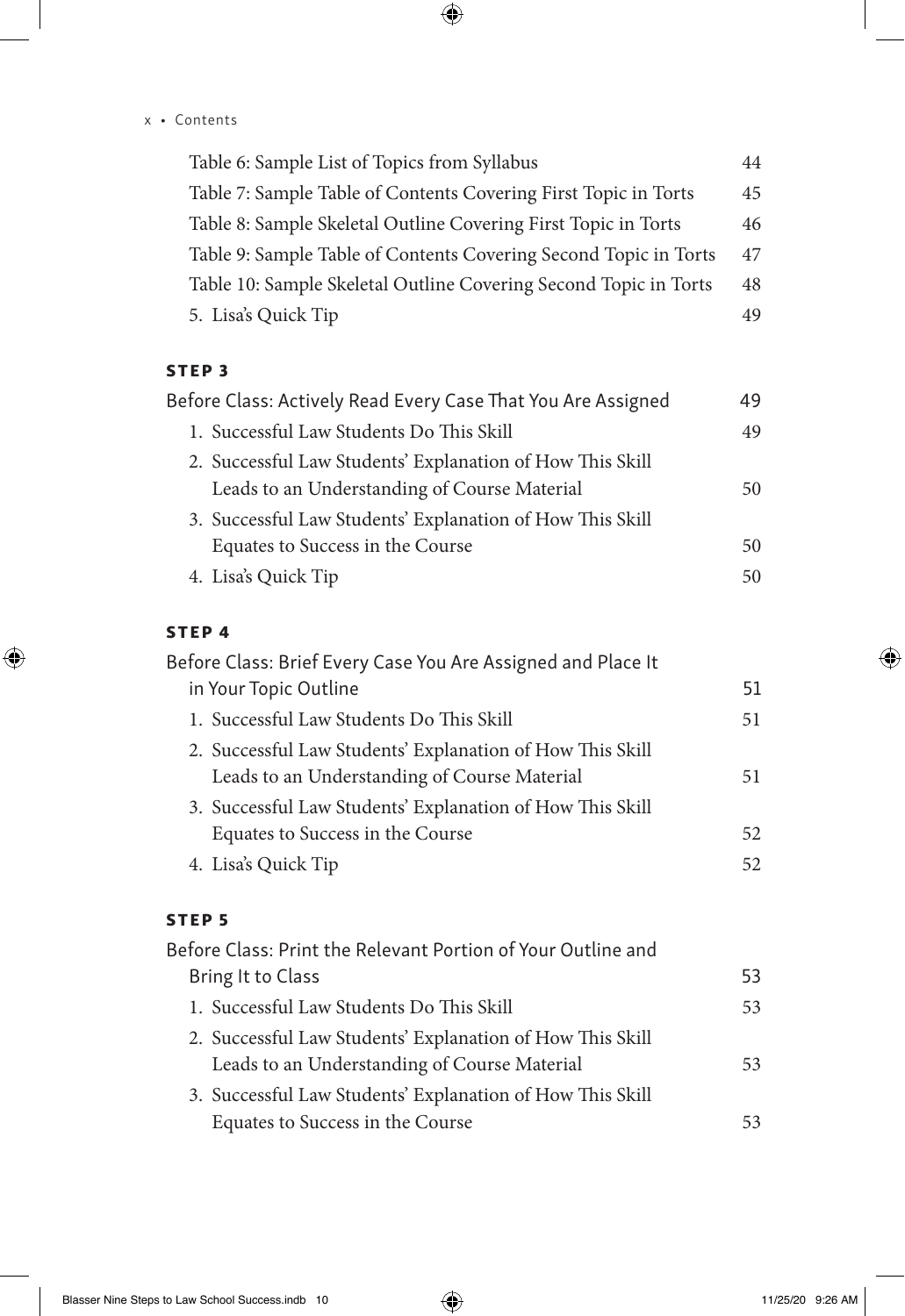### STEP 6

| During Class: In Class, Confirm Your Understanding of What |    |
|------------------------------------------------------------|----|
| You Taught Yourself                                        | 54 |
| 1. Successful Law Students Do This Skill                   | 54 |
| 2. Successful Law Students' Explanation of How This Skill  |    |
| Leads to an Understanding of Course Material               | 54 |
| 3. Successful Law Students Explanation of How This Skill   |    |
| Equates to Success in the Course                           | 55 |
| 4. Example                                                 | 55 |
| Table 11: Sample Torts Topic Outline                       | 56 |
| <b>STEP7</b>                                               |    |
| After Class, After You Finish a Topic: Transform the Topic |    |
| Outline into a Topic Approach                              | 60 |
| 1. Successful Law Students Do This Skill                   | 60 |
| 2. Successful Law Students' Explanation of How This Skill  |    |
| Leads to an Understanding of Course Material               | 60 |
| 3. Successful Law Students' Explanation of How This Skill  |    |
| Equates to Success in the Course                           | 60 |
| 4. Examples                                                | 61 |
| Table 12: Sample Topic Outline for Battery                 | 62 |
| Table 13: Sample Topic Approach for Battery                | 63 |
| 5. Lisa's Quick Tip                                        | 63 |
| Table 14: Sample Midterm Hypothetical                      | 64 |
| Table 15: Sample Topic Outline for Battery (Condensed)     | 64 |
| Table 16: Sample Topic Approach for Battery (Condensed)    | 65 |
| Table 17: Sample Answer to Sample Midterm Hypothetical     | 66 |
| <b>STEP8</b>                                               |    |
| After Class and After You Create a Topic Approach: Write   |    |
| Practice Essays Using Your Topic Approaches                | 68 |
| 1. Successful Law Students Do This Skill                   | 68 |

2. Successful Law Students' Explanation of How This Skill Leads to an Understanding of Course Material 68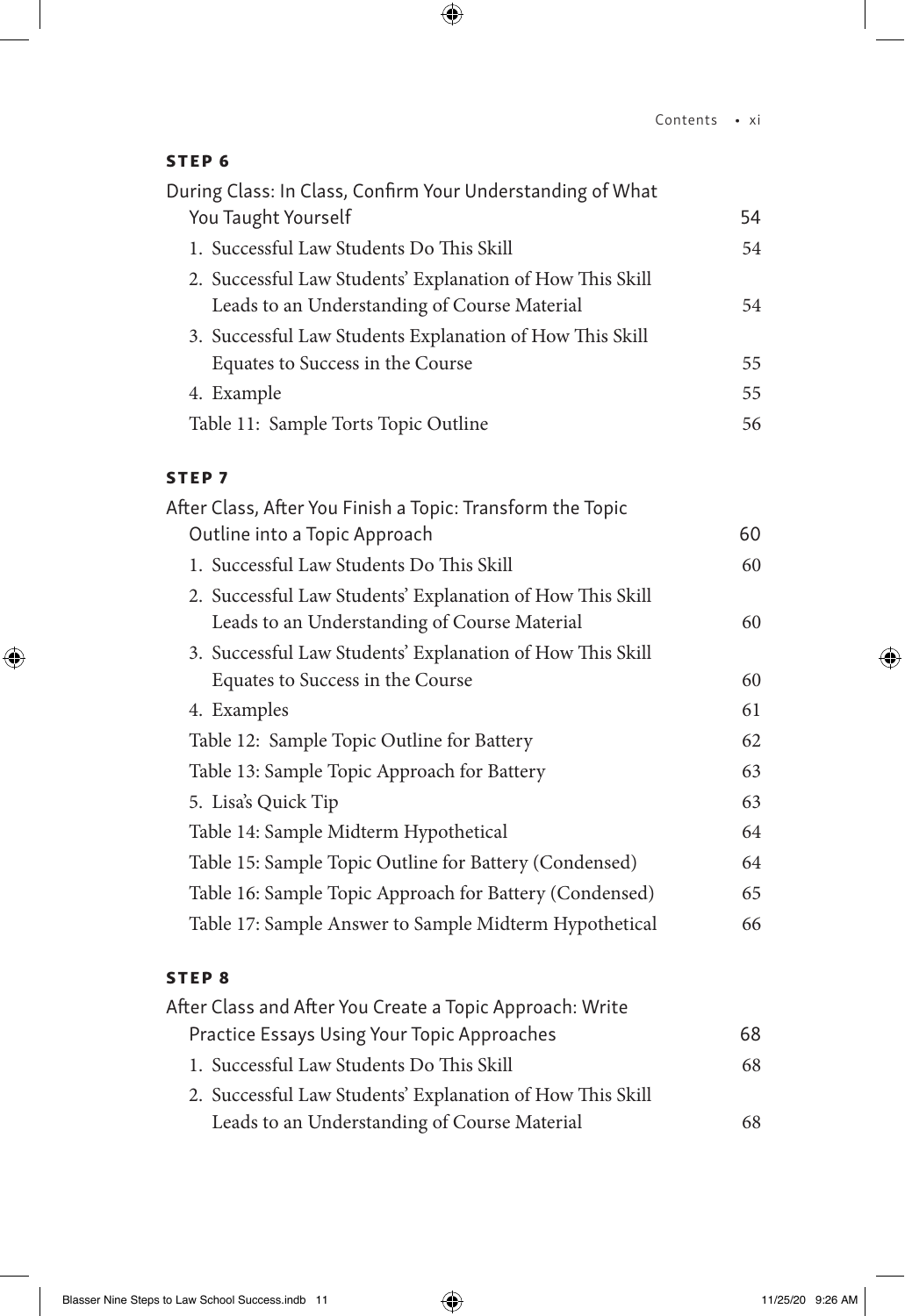| 3. Successful Law Students' Explanation of How This Skill |    |
|-----------------------------------------------------------|----|
| Equates to Success in the Course                          | 69 |
| 4. Lisa's Quick Tip                                       | 69 |
| STEP <sub>9</sub>                                         |    |
| After Class and After You Finish a Topic Approach: Get    |    |

| Feedback from Your Professor and Study Group to Solidify  |    |
|-----------------------------------------------------------|----|
| Your Topic Approach                                       | 69 |
| 1. Successful Law Students Do This Skill                  | 69 |
| 2. Successful Law Students' Explanation of How This Skill |    |
| Leads to an Understanding of Course Material              | 70 |
| 3. Successful Law Students' Explanation of How This Skill |    |
| Equates to Success in the Course                          | 70 |
| 4. Lisa's Quick Tip                                       | 70 |
| Conclusion                                                | 70 |
| Table 18: Visual of the Nine-Step Successful Law School   |    |
| <b>Study Process</b>                                      | 71 |
|                                                           |    |

| Chapter Three $\cdot$ Implementing the Nine-Step Study Process into a |    |
|-----------------------------------------------------------------------|----|
| <b>Weekly Schedule</b>                                                | 73 |
| Table 19: Sample Weekly Calendar                                      | 74 |
| Table 20: Sample Full-Time Student Weekly Calendar                    | 76 |
| Table 21: Sample Part-Time Student Weekly Calendar                    | 79 |
| Stay One Week (or More) Ahead of Your Assigned Reading                | 80 |
| Law Students with Children                                            | 80 |
| Conclusion                                                            | 80 |
|                                                                       |    |
| Chapter Four · Chop the Wood in Front of You                          | 81 |

| Appendix $A \cdot Q$ uick Template for Conducting Qualitative |    |
|---------------------------------------------------------------|----|
| Phenomenological Research                                     | 83 |
|                                                               |    |

Appendix B · Successful Study Process Quick Reference Table 85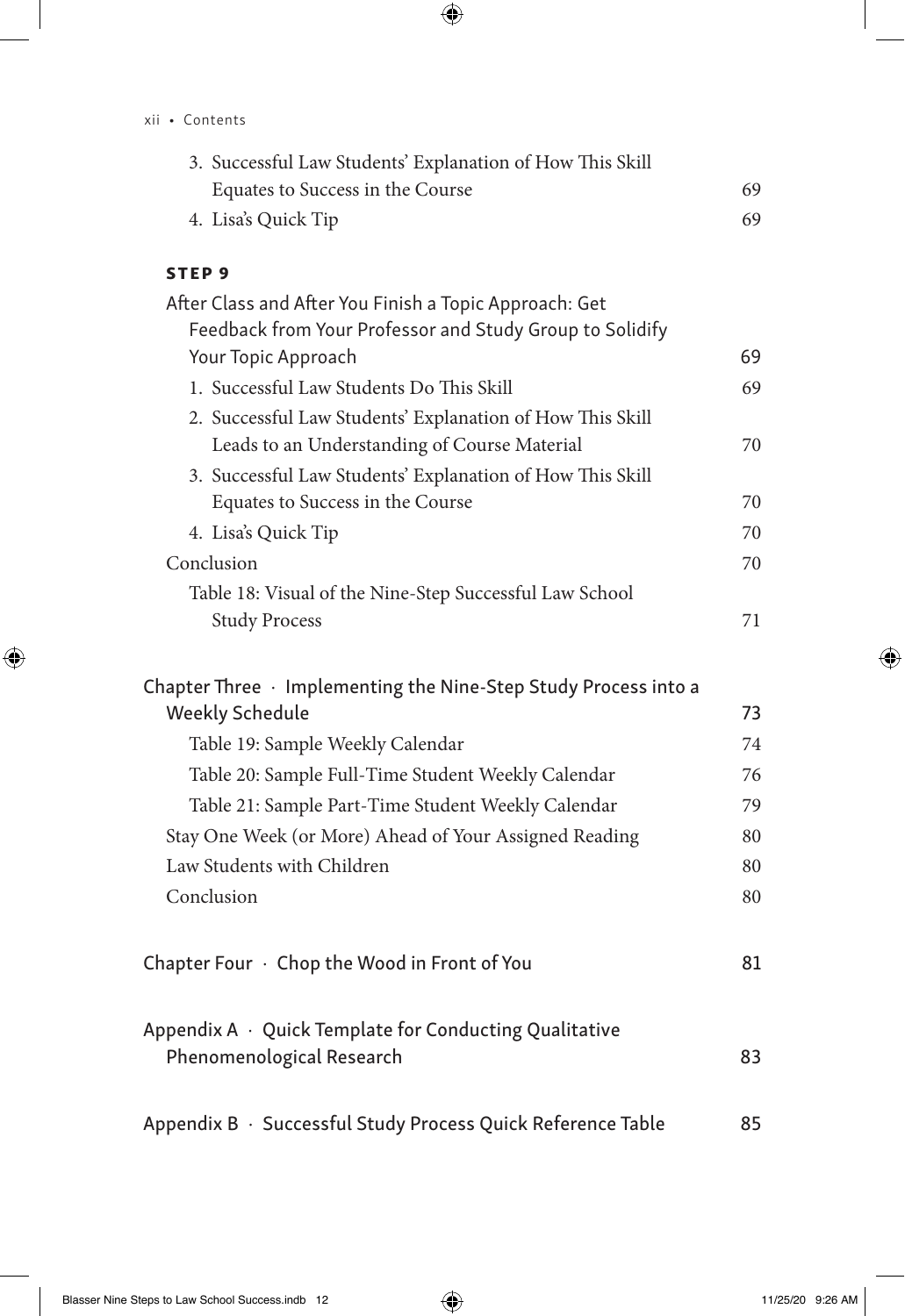| Appendix $C \cdot S$ uccessful Study Process with Explanations Quick |    |
|----------------------------------------------------------------------|----|
| Reference Table                                                      | 89 |

Index 97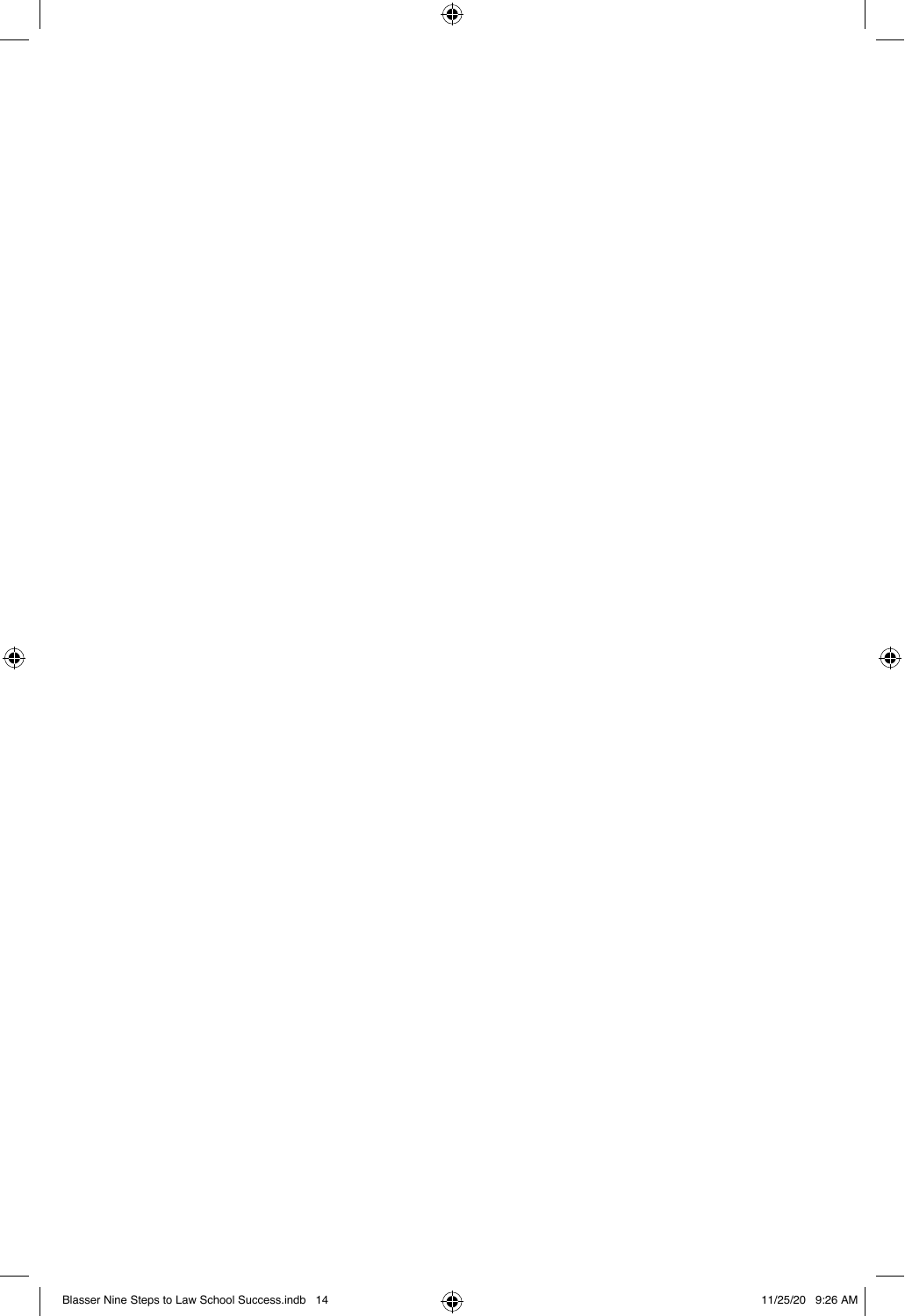# Acknowledgments

Thank you, Mom and Wayne, for relentlessly supporting my heart and for teaching me that in life, *everything is possible*. Mom, you are my angel walking this earth alongside me. Thank you to my dearest Pops, for challenging me to be the greatest version of myself, which has given me boundless drive to succeed in everything I attempt in this beautiful life you provided me. Thank you to my three siblings, Gina, Tony and Joey, for genuinely supporting this book and my dreams—I am profoundly grateful to be in each other's corners.

Thank you also to Michael H. Schwartz for the idea of conducting this qualitative phenomenological study and to my close academic support colleagues who inspire me and share a deep passion for helping students succeed in law school.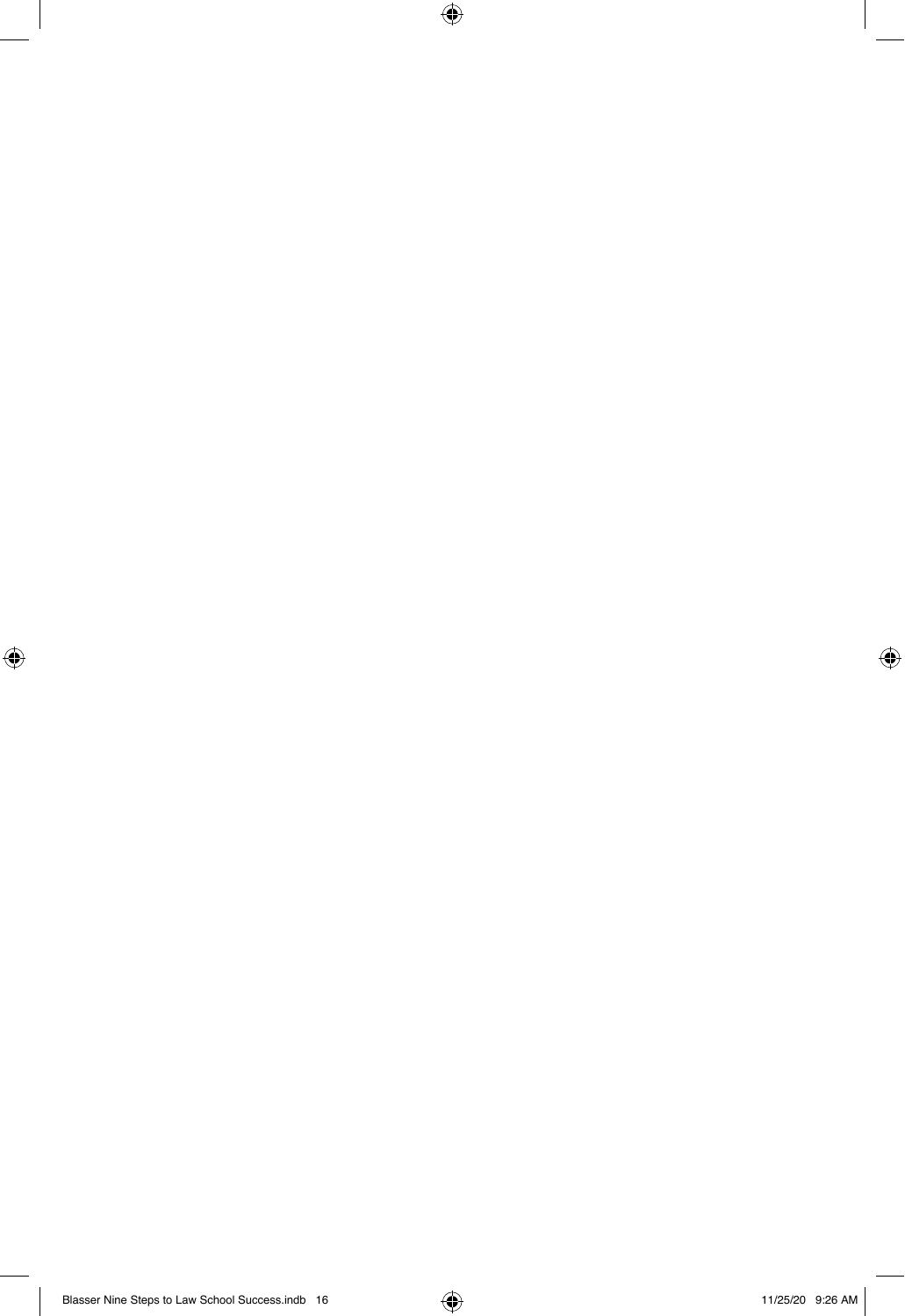# Introduction

Some believe that you need to be "super smart" to succeed in law school. This book, however, scientifically proves that grit is the crucial key to flourishing in law school. If you are capable of following a rigorous study process, you can and will succeed in law school.

There are tons of books and articles on the topic of preparing students to be successful in law school. While you may have heard this before, this book is different than the rest. Really, it is! *Nine Steps to Law School Success* ("*Nine Steps*") is the first and only book in legal education to present a *scientifically proven study process for success in law school*. The result of an empirical study, the successful law school study process is based on unbiased information received from the combined experiences of real, current, successful law students in the middle of their law school career. The outcome is a linear, chronological, straightforward study process for you to complete before and during law school, as you lead up to your final exams.

While some students may take the initiative to complete the study steps on their own, the data gathered in *Nine Steps* offers law students a system to motivate themselves to complete the study steps. *Nine Steps* uncovers that drive is critical to success is law school—and this book is the first of its kind to provide both the process to succeed as well as the forces that will encourage you to succeed in law school.

*Nine Steps* does not inundate you with scholarly opinions from experts, prejudiced perspectives from professors, war stories from recent law school graduates, tales from hardened practitioners or difficult to understand learning theory. The aforementioned, while incredibly important on their own, convolute the simplicity of the scientific study process necessary to achieve success in law school. With all of the work and anticipation leading up to starting law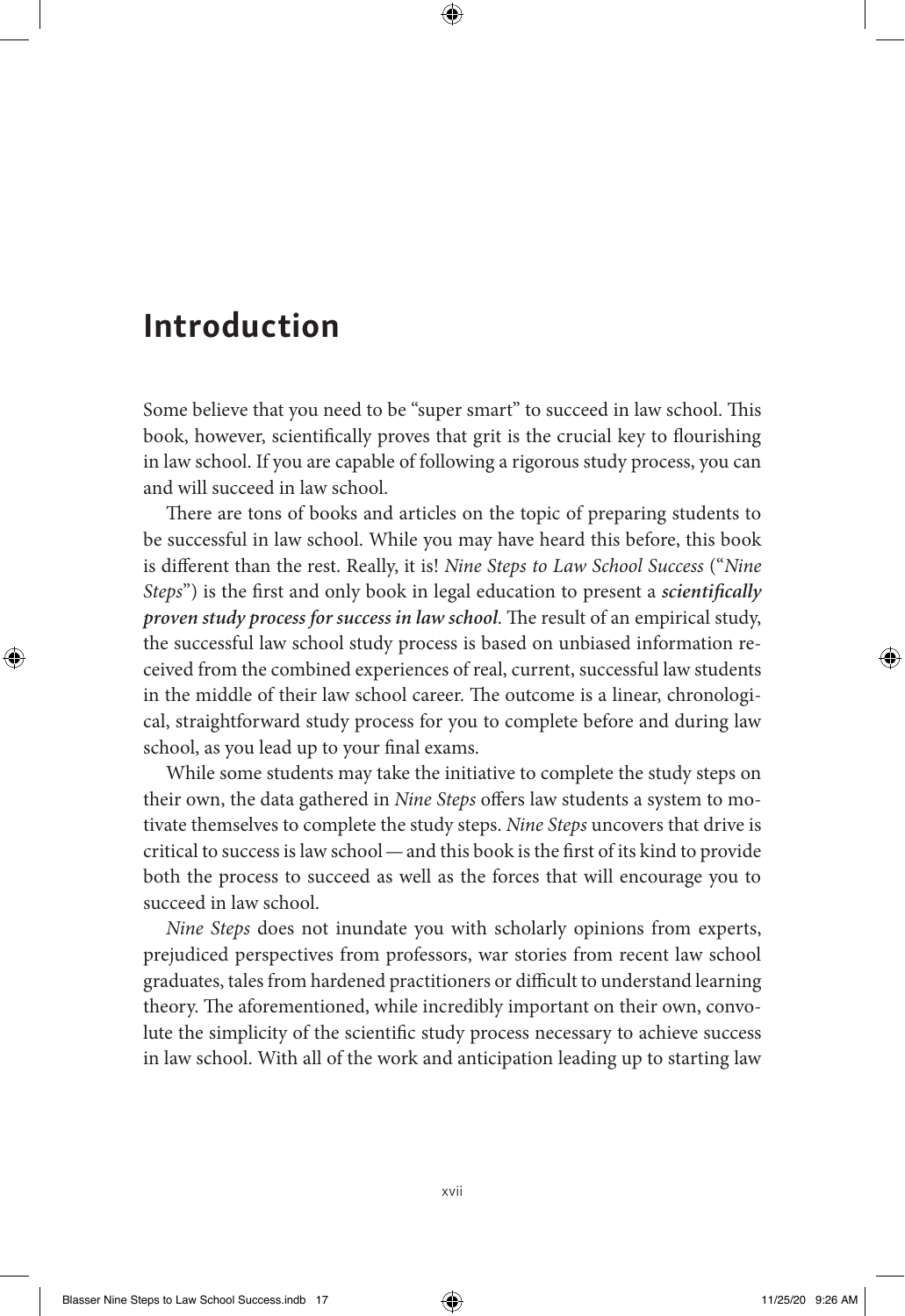school, what you need is a verified, quick guide of what to do, when to do it and a reward system for when you execute each step to keep you going. That's exactly what you get with *Nine Steps*.

Since law rarely intersects with science, Chapter 1 introduces into the law school realm the qualitative phenomenological study, which was the scientific approach used to uncover the successful law school study process.

Chapter 2 presents the study results in nine steps. Each step is accompanied by the successful law students' explanation of how they are motivated to complete each step in the study process by achieving (1) an understanding of course material, and (2) ultimate success in the course. These explanations are the true forces that compel successful law students to engage in the study process. Some steps also contain examples for a quick visual on how to complete the step as well as a "quick tip" about the step from the author.

Chapter 3 describes how to implement the nine study steps into a weekly schedule so you can either hit the ground running the week before you begin your law school career or implement the process at any stage of your law school career.

Chapter 4 stresses the importance of setting realistic study goals to succeed in law school.

Although *Nine Steps* is based on the law school study process, Chapter 1 can be used as a template for anyone who wishes to conduct a scientific study to uncover a phenomenon in their personal or professional life. To encourage more law students, law professors and lawyers to engage in qualitative research to uncover, rather than hypothesize about, phenomena occurring in law school or the practice, this book spends an entire chapter providing a template for and data from the science supporting the successful law school study process. The good news is that if you are not interested in the science, you can skip to the goods — the research results — in Chapter 2, confident that you are receiving an evidence-based, successful, law school study process.

*Nine Steps* is intended for anyone capable of fully investing and dedicating themselves to a process that leads to success in law school, including pre-law undergraduates, incoming 1L law students and current law students who may be struggling to succeed in law school or on academic probation in law school. No matter what your incoming law school credentials and qualifications may be, this book will help you achieve success to your maximum level.